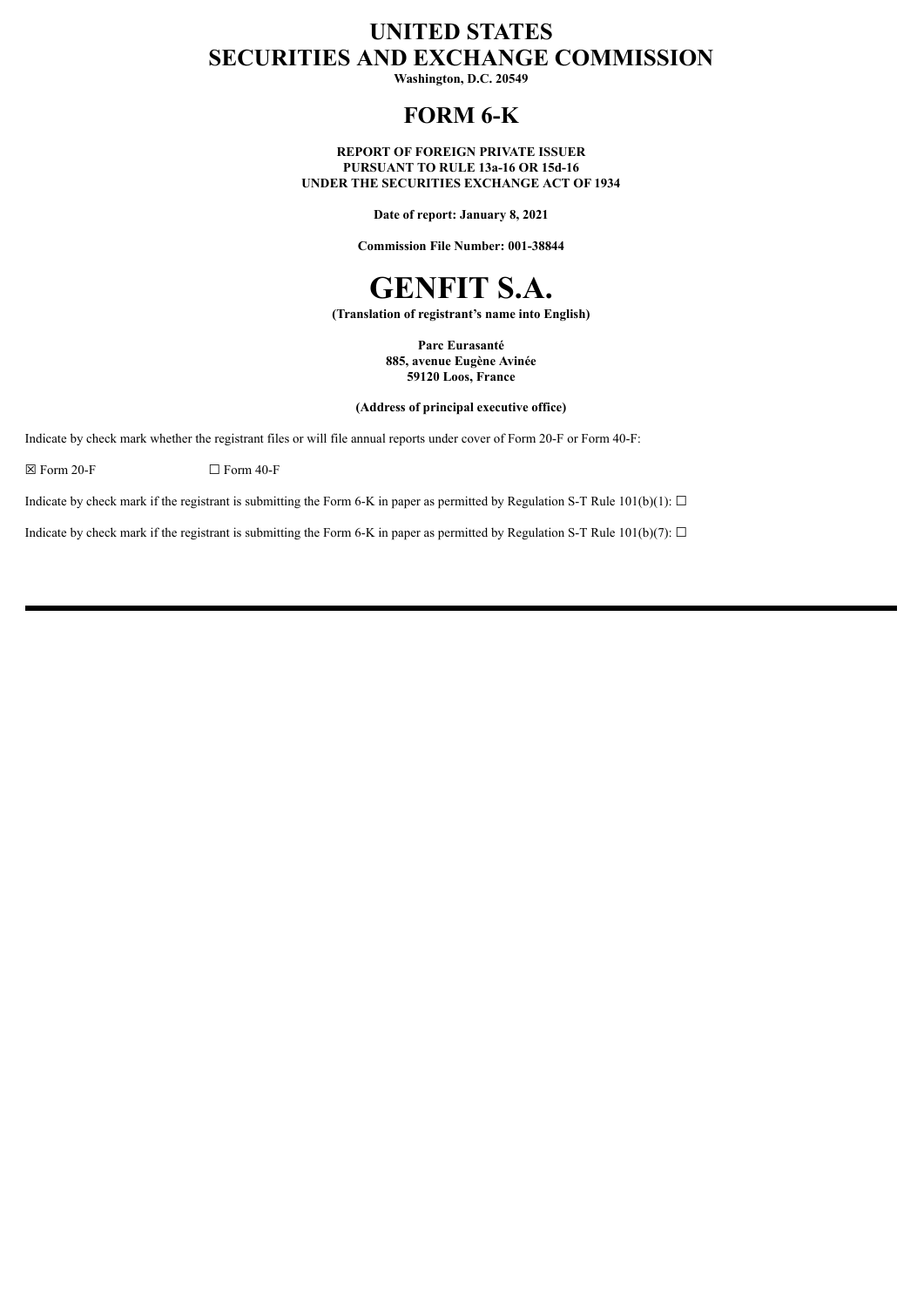[99.1](#page-3-0) Press Release dated [January](#page-3-0) 8, 2021

**Exhibit Description**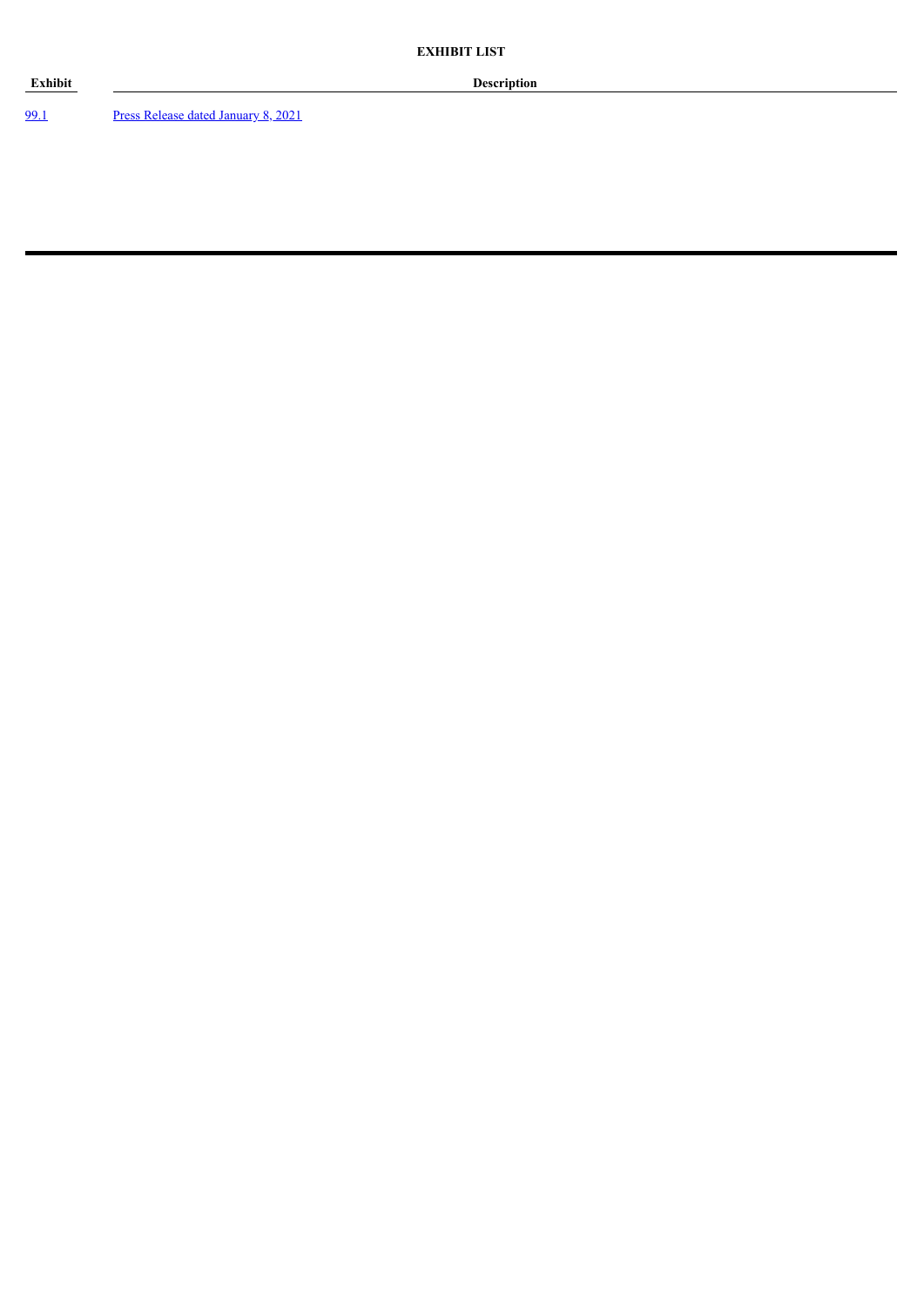#### **SIGNATURES**

Pursuant to the requirements of the Securities Exchange Act of 1934, the registrant has duly caused this report to be signed on its behalf by the undersigned, thereunto duly authorized.

## **GENFIT S.A.**

Date: January 8, 2021 By: /s/ Pascal PRIGENT

Name: Pascal PRIGENT Title: Chief Executive Officer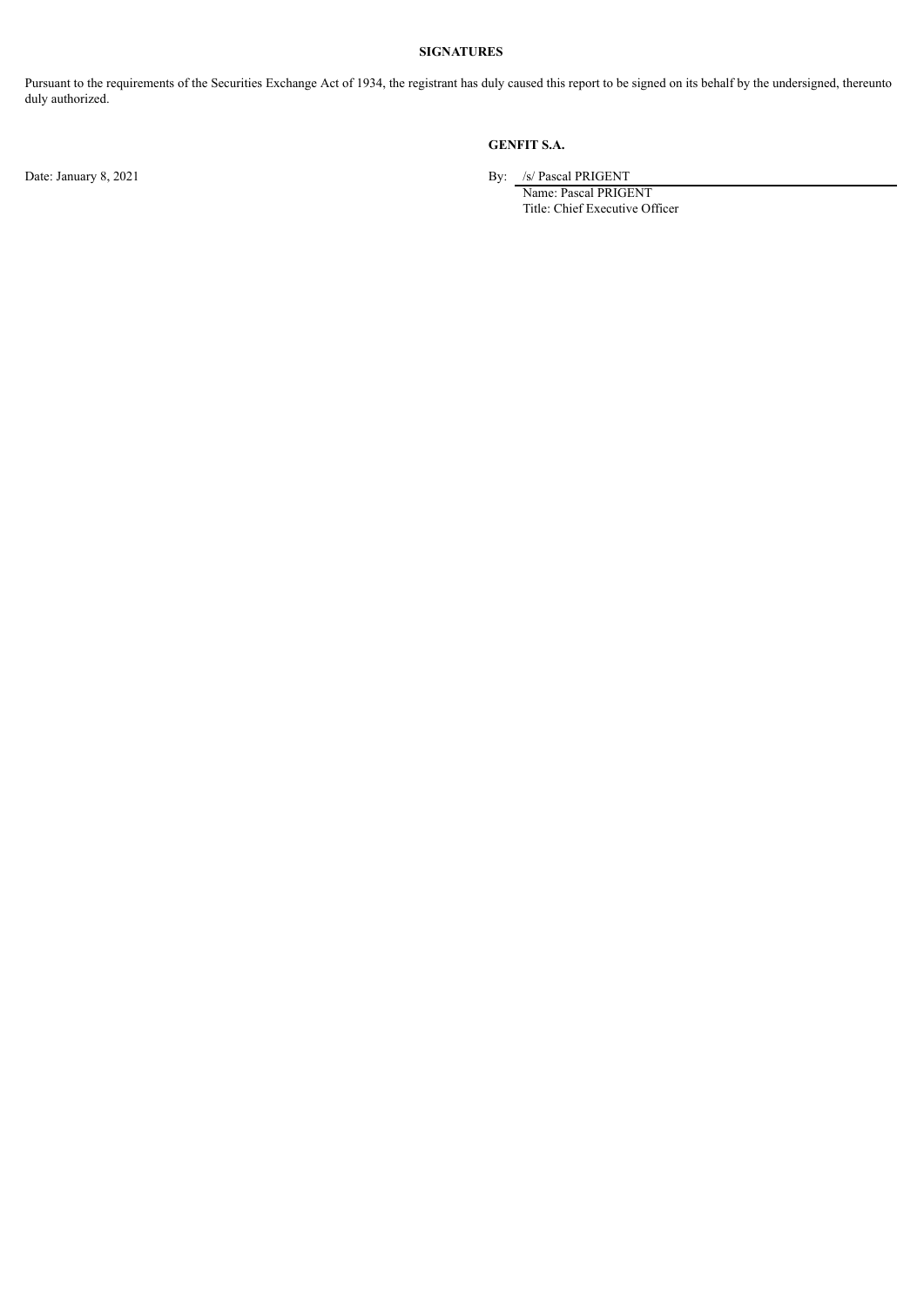Exhibit 99.1

<span id="page-3-0"></span>

### **GENFIT Informs its Shareholders of Certain Procedures for the Extraordinary General Meeting of January 13, 2021**

Lille, France; Cambridge, MA; January 8, 2021 - GENFIT (Nasdaq and Euronext: GNFT), a late-stage biopharmaceutical company dedicated to improving the lives of patients with metabolic and liver diseases (the **"Company"**), today informs its shareholders of certain changes in certain of the participation and organization procedures for the extraordinary general meeting of January 13, 2021 (the **"Extraordinary General Meeting"**), following the publication of decree n° 2020-1614 of December 18, 2020 extending and modifying decree n° 2020-418 of April 10, 2020 specifying the procedures for holding meetings behind closed doors (the "Decree"). Consequently, the procedures for participation in the Extraordinary General Meeting indicated in this press release (proxy representation, written questions, composition of the Committee and broadcast details) supplement those set out in the notice (*avis*) published in the *Bulletins des Annonces Légales Obligatoires*, no. 146 dated December 7, 2020.

Due to the ongoing COVID-19 pandemic and in accordance with emergency measures imposed by the French government, the Board of Directors of the Company has decided that the Extraordinary General Meeting will be conducted behind closed doors at the Company's headquarters located at Parc Eurasanté, 885 Avenue Eugène Avinée, Loos (59120), France, without the physical presence of shareholders and others who are usually entitled to attend.

#### **Terms of proxy representation at the Extraordinary General Meeting**

In accordance with the Decree, a shareholder who has chosen to be represented by a proxy of its choice must notify its appointment to BNP Paribas Securities Services, and may also revoke it until the fourth day preceding the Extraordinary General Meeting, i.e. no later than Saturday, January 9, 2021, at midnight, Paris time. The proxy holder must send its voting instructions for the exercise of its proxy in scanned copy of the voting form, to BNP Paribas Securities Services, by email to the following address: paris.bp2s.france.cts.mandats@bnpparibas.com.

The form must include the first and last name and address of the representative, the words "*As a representative*", and must be dated and signed. The voting instructions are indicated in the "*I vote by post*" section of the voting card for the Extraordinary General Meeting. The proxy holder must attach a copy of his proof of identity and, where applicable, a power of attorney of the legal person he represents. In accordance with the Decree and in order to be taken into account, the electronic message must be received by BNP Securities Services no later than the fourth day preceding the date of the Extraordinary General Meeting*, i.e.* Saturday, January 9, 2021, at midnight, Paris time.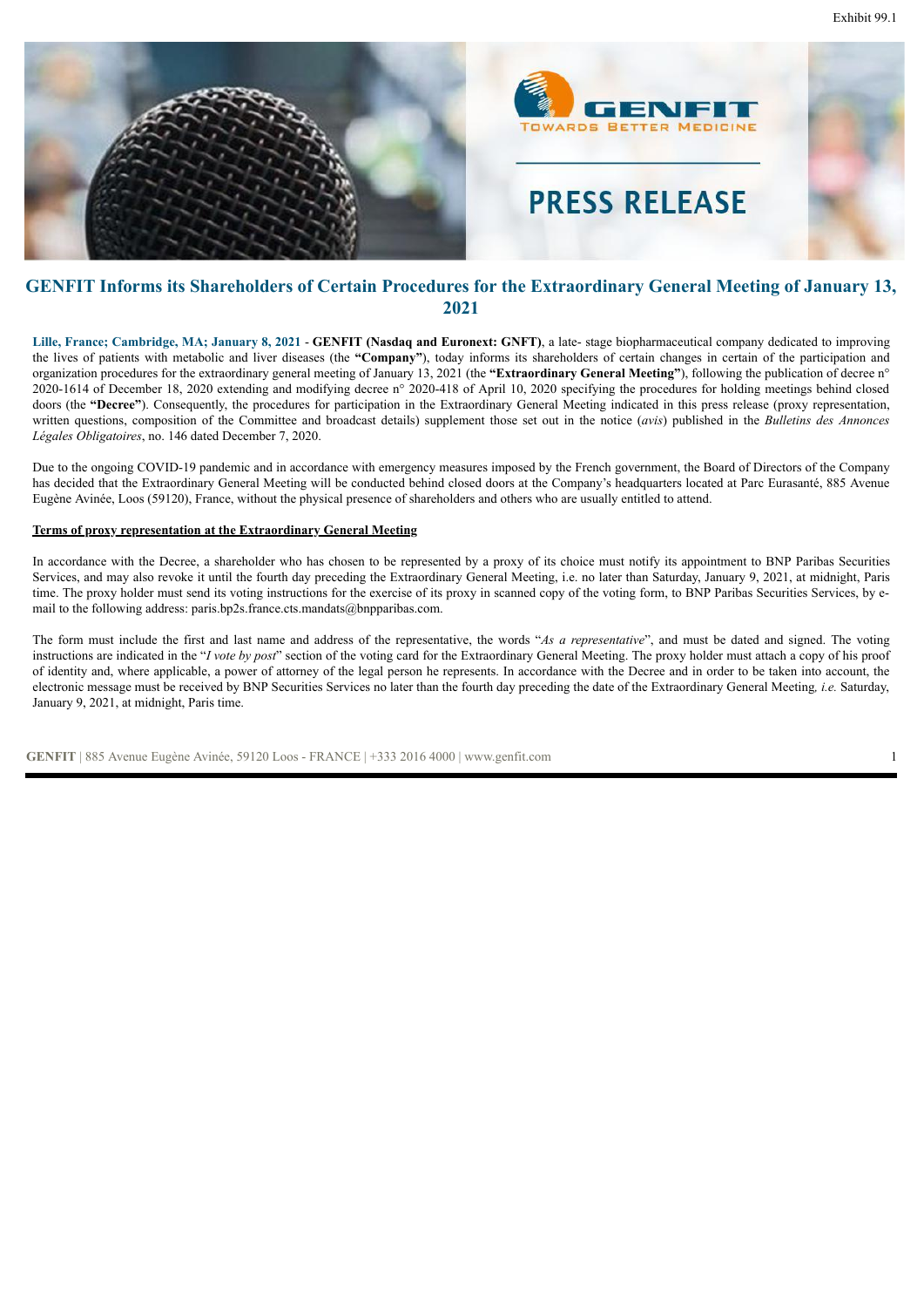

In accordance with the provisions of the Decree, each shareholder or each holder who has already voted by post, given proxy to the chairman of the meeting, or given proxy to a third party may choose another means of participation in the Extraordinary General Meeting provided that the new instruction issued by this shareholder reaches the Company (i) according to the terms and deadlines specified in this press release regarding the proxies given to third parties, and (ii) according to the legal terms and deadlines as specified in the notice of the Extraordinary General Meeting available on the Company's website for votes by post or proxies to the chairman for the Extraordinary General Meeting. Their initial instructions will then be revoked.

#### **Written questions at the Extraordinary General Meeting**

The shareholders are invited to send their written questions to the Company at the latest until the end of the second business day preceding the date of the Extraordinary General Meeting, *i.e.* January 11, 2021. The answers to these questions will be published on the Company's website as soon as possible at the end of the Extraordinary General Meeting, and at the latest before the end of the fifth business day from the date of the Extraordinary General Meeting.

#### **Composition of the committee of the Extraordinary General Meeting**

The Extraordinary General Meeting will be chaired by Mr. Jean-François Mouney, Chairman of the Board of Directors.

Given the current pandemic and in accordance with the provisions of the Decree, the Company informs that it has appointed as observers (*scrutateurs)* of the Extraordinary General Meeting: Biotech Avenir and University of Lille, which have each accepted this appointment.

#### **Extraordinary General Meeting broadcast details**

A live audio broadcast of the Extraordinary General Meeting will be available on the Company's website (https://ir.genfit.com) and a replay will be available at the Investors section of our website (https://ir.genfit.com) under the "Events" section and on the "Shareholders Meeting" page under "Financials", as soon as possible at the end of the Extraordinary General Meeting and at the latest before the end of the fifth business day after the Extraordinary General Meeting.

#### **ABOUT GENFIT**

GENFIT is a late-stage biopharmaceutical company dedicated to improving the lives of patients with cholestatic and metabolic chronic liver diseases. GENFIT is a pioneer in the field of nuclear receptor-based drug discovery, with a rich history and strong scientific heritage spanning more than two decades. GENFIT is currently enrolling in ELATIVE™, a Phase 3 clinical trial evaluating elafibranor in patients with Primary Biliary Cholangitis (PBC). As part of GENFIT's comprehensive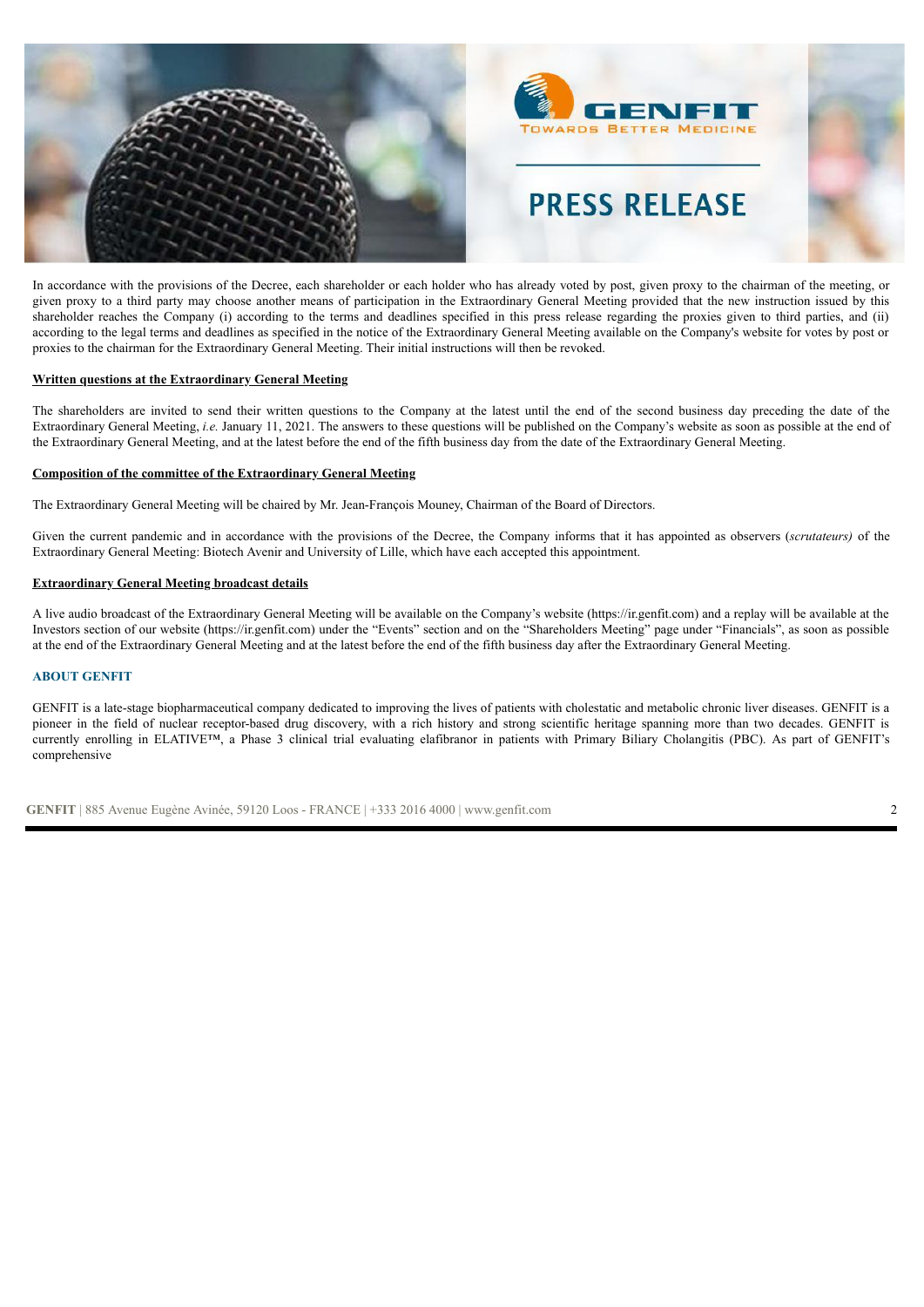

approach to clinical management of patients with liver disease, the Company is also developing NIS4™, a new, non-invasive blood-based diagnostic technology which could enable easier identification of patients with at-risk NASH. NIS4<sup>TM</sup> technology has been licensed to LabCorp in the U.S. and Canada for the development and commercialization of a blood-based molecular diagnostic test powered by NIS4™ technology. GENFIT has facilities in

Lille and Paris, France, and Cambridge, MA, USA. GENFIT is a publicly traded company listed on the Nasdaq Global Select Market and on compartment B of Euronext's regulated market in Paris (Nasdaq and Euronext: GNFT). www.genfit.com

#### **FORWARD LOOKING STATEMENTS**

This press release is not an advertisement and does not constitute a prospectus for the purpose of the Prospectus Regulation.

This press release contains certain forward-looking statements with respect to GENFIT, including those within the meaning of the Private Securities Litigation Reform Act of 1995, with respect to GENFIT, including statements regarding our capacity to renegotiate the terms of our OCEANEs convertible bonds and that the final terms of this proposal will be approved by the shareholders' general meeting and general meeting of OCEANEs holders.

The use of certain words, including "consider", "contemplate", "think", "aim", "expect", "understand", "should", "aspire", "estimate", "believe", "wish", "may", "could", "allow", "seek", "encourage" or "have confidence" or (as the case may be) the negative forms of such terms or any other variant of such terms or other terms similar to them in meaning is intended to identify forward-looking statements. Although the Company believes its projections are based on reasonable expectations and assumptions of the Company's management, these forward-looking statements are subject to numerous known and unknown risks and uncertainties, which could cause actual results to differ materially from those expressed in, or implied or projected by, the forward-looking statements. These risks and uncertainties include, among other things, the uncertainties inherent in research and development, including in relation to safety, biomarkers, progression of, and results from, its ongoing and planned clinical trials, review and approvals by regulatory authorities of its drug and diagnostic candidates, exchange rate fluctuations and the Company's continued ability to raise capital to fund its development, as well as those risks and uncertainties discussed or identified in the Company's public filings with the AMF, including those listed in Chapter 2 "Main Risks and Uncertainties" of the Company's 2019 Universal Registration Document filed with the AMF on 27 May 2020 under n° D.20-0503 and in Section 2 "Risk Factors" of the Company's Amendment to the Universal Registration Document filed with the AMF on 22 December 2020 under n° D.20-0503- A01, which are available on the Company's website (www.genfit.com) and on the website of the